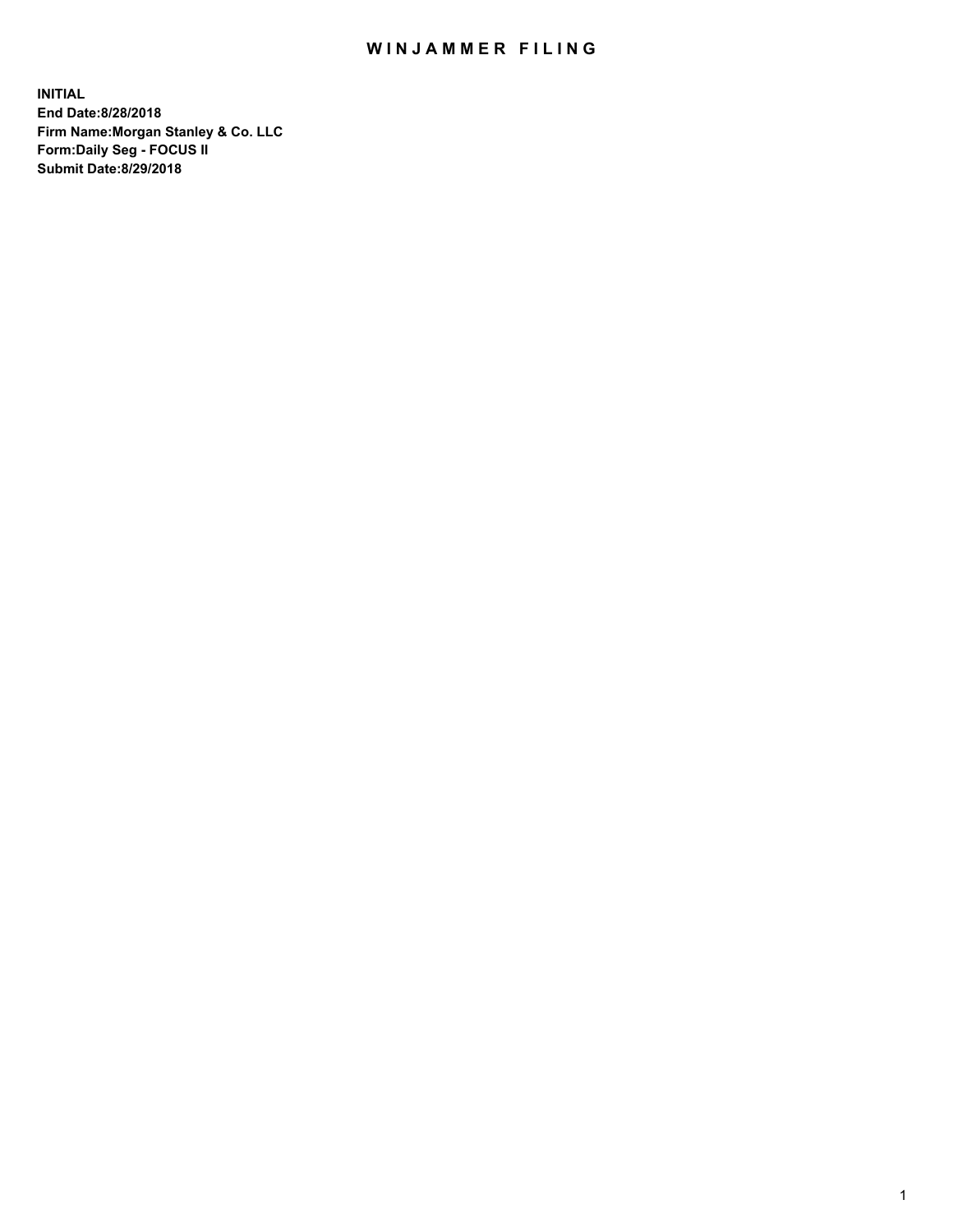**INITIAL End Date:8/28/2018 Firm Name:Morgan Stanley & Co. LLC Form:Daily Seg - FOCUS II Submit Date:8/29/2018 Daily Segregation - Cover Page**

| Name of Company                                                                                                                                                                                                                                                                                                                | Morgan Stanley & Co. LLC                               |
|--------------------------------------------------------------------------------------------------------------------------------------------------------------------------------------------------------------------------------------------------------------------------------------------------------------------------------|--------------------------------------------------------|
| <b>Contact Name</b>                                                                                                                                                                                                                                                                                                            | <b>Ikram Shah</b>                                      |
| <b>Contact Phone Number</b>                                                                                                                                                                                                                                                                                                    | 212-276-0963                                           |
| <b>Contact Email Address</b>                                                                                                                                                                                                                                                                                                   | lkram.shah@morganstanley.com                           |
| FCM's Customer Segregated Funds Residual Interest Target (choose one):<br>a. Minimum dollar amount: ; or<br>b. Minimum percentage of customer segregated funds required:% ; or<br>c. Dollar amount range between: and; or<br>d. Percentage range of customer segregated funds required between:% and%.                         | 280,000,000<br><u>0</u><br><u>0 0</u><br>0 Q           |
| FCM's Customer Secured Amount Funds Residual Interest Target (choose one):<br>a. Minimum dollar amount: ; or<br>b. Minimum percentage of customer secured funds required:%; or<br>c. Dollar amount range between: and; or<br>d. Percentage range of customer secured funds required between:% and%.                            | 140,000,000<br><u>0</u><br><u>00</u><br>0 <sub>0</sub> |
| FCM's Cleared Swaps Customer Collateral Residual Interest Target (choose one):<br>a. Minimum dollar amount: ; or<br>b. Minimum percentage of cleared swaps customer collateral required:% ; or<br>c. Dollar amount range between: and; or<br>d. Percentage range of cleared swaps customer collateral required between:% and%. | 92,000,000<br><u>0</u><br><u>00</u><br>0 <sup>0</sup>  |

Attach supporting documents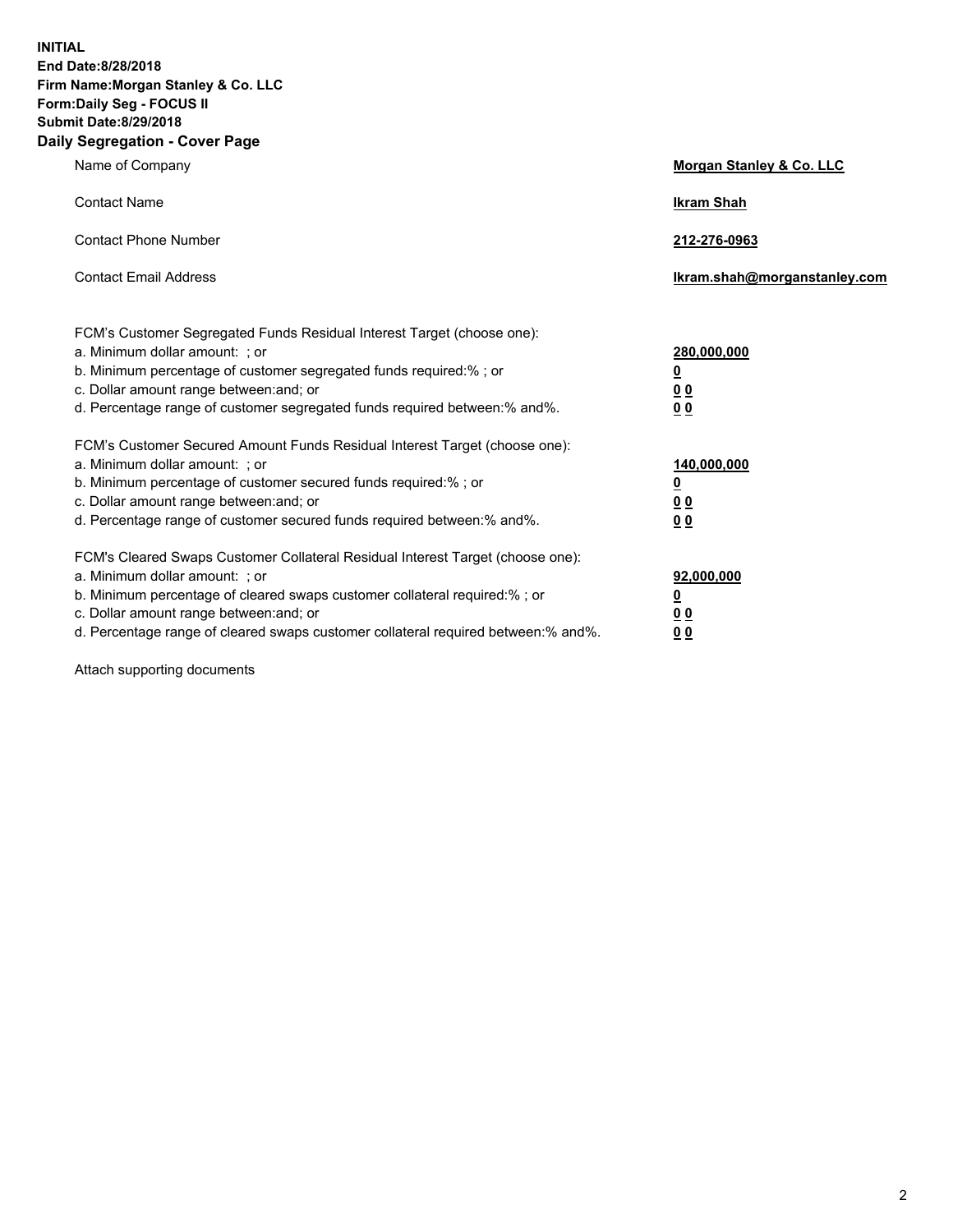## **INITIAL End Date:8/28/2018 Firm Name:Morgan Stanley & Co. LLC Form:Daily Seg - FOCUS II Submit Date:8/29/2018**

## **Daily Segregation - Secured Amounts**

|          | Foreign Futures and Foreign Options Secured Amounts                                                                    |                                              |
|----------|------------------------------------------------------------------------------------------------------------------------|----------------------------------------------|
|          | Amount required to be set aside pursuant to law, rule or regulation of a foreign                                       | $0$ [7305]                                   |
|          | government or a rule of a self-regulatory organization authorized thereunder                                           |                                              |
| 1.       | Net ledger balance - Foreign Futures and Foreign Option Trading - All Customers                                        |                                              |
|          | A. Cash                                                                                                                | 3,302,399,382 [7315]<br>2,319,358,000 [7317] |
| 2.       | B. Securities (at market)<br>Net unrealized profit (loss) in open futures contracts traded on a foreign board of trade | -172,695,468 [7325]                          |
| 3.       | Exchange traded options                                                                                                |                                              |
|          | a. Market value of open option contracts purchased on a foreign board of trade                                         | 30,539,183 [7335]                            |
|          | b. Market value of open contracts granted (sold) on a foreign board of trade                                           | -25,250,711 [7337]                           |
| 4.       | Net equity (deficit) (add lines 1.2. and 3.)                                                                           | 5,454,350,386 [7345]                         |
| 5.       | Account liquidating to a deficit and account with a debit balances - gross amount                                      | 197,623,724 [7351]                           |
|          | Less: amount offset by customer owned securities                                                                       | -197,025,019 [7352] !                        |
| 6.       | Amount required to be set aside as the secured amount - Net Liquidating Equity                                         | 5,454,949,091 [7355]                         |
|          | Method (add lines 4 and 5)                                                                                             |                                              |
| 7.       | Greater of amount required to be set aside pursuant to foreign jurisdiction (above) or line                            | 5,454,949,091 [7360]                         |
|          | 6.                                                                                                                     |                                              |
|          | FUNDS DEPOSITED IN SEPARATE REGULATION 30.7 ACCOUNTS                                                                   |                                              |
| 1.       | Cash in banks                                                                                                          |                                              |
|          | A. Banks located in the United States                                                                                  | 644,693,854 [7500]                           |
|          | B. Other banks qualified under Regulation 30.7                                                                         | 618,987,037 [7520] 1                         |
|          |                                                                                                                        | [7530]                                       |
| 2.       | Securities                                                                                                             |                                              |
|          | A. In safekeeping with banks located in the United States                                                              | 46,351,079 [7540]                            |
| 3.       | B. In safekeeping with other banks qualified under Regulation 30.7                                                     | 0 [7560] 46,351,079 [                        |
|          | Equities with registered futures commission merchants<br>A. Cash                                                       |                                              |
|          | <b>B.</b> Securities                                                                                                   | 6,088,458 [7580]<br>$0$ [7590]               |
|          | C. Unrealized gain (loss) on open futures contracts                                                                    | 1,396,492 [7600]                             |
|          | D. Value of long option contracts                                                                                      | $0$ [7610]                                   |
|          | E. Value of short option contracts                                                                                     | 0 [7615] 7,484,950 [7                        |
| 4.       | Amounts held by clearing organizations of foreign boards of trade                                                      |                                              |
|          | A. Cash                                                                                                                | $0$ [7640]                                   |
|          | <b>B.</b> Securities                                                                                                   | $0$ [7650]                                   |
|          | C. Amount due to (from) clearing organization - daily variation                                                        | $0$ [7660]                                   |
|          | D. Value of long option contracts                                                                                      | $0$ [7670]                                   |
|          | E. Value of short option contracts                                                                                     | 0 [7675] 0 [7680]                            |
| 5.       | Amounts held by members of foreign boards of trade                                                                     |                                              |
|          | A. Cash                                                                                                                | 2,224,745,510 [7700]                         |
|          | <b>B.</b> Securities                                                                                                   | 2,273,006,921 [7710]                         |
|          | C. Unrealized gain (loss) on open futures contracts                                                                    | -174,091,960 [7720]                          |
|          | D. Value of long option contracts                                                                                      | 30,539,183 [7730]                            |
|          | E. Value of short option contracts                                                                                     | <mark>-25,250,711</mark> [7735] 4,           |
|          |                                                                                                                        | [7740]                                       |
| 6.       | Amounts with other depositories designated by a foreign board of trade                                                 | $0$ [7760]                                   |
| 7.       | Segregated funds on hand                                                                                               | $0$ [7765]                                   |
| 8.<br>9. | Total funds in separate section 30.7 accounts                                                                          | 5,646,465,863 [7770]                         |
|          | Excess (deficiency) Set Aside for Secured Amount (subtract line 7 Secured Statement<br>Page 1 from Line 8)             | 191,516,772 [7380]                           |

- 10. Management Target Amount for Excess funds in separate section 30.7 accounts **140,000,000** [7780]
- 11. Excess (deficiency) funds in separate 30.7 accounts over (under) Management Target **51,516,772** [7785]

**8,000** [7317] Less: amount offset by customer owned securities **-197,025,019** [7352] **598,705** [7354] **9,091** [7355]

## **9,091** [7360]

B. Other banks qualified under Regulation 30.7 **618,987,037** [7520] **1,263,680,891**

 $\underline{46,351,079}$  [7570]

E. Value of short option contracts **0** [7615] **7,484,950** [7620]

 A. Cash **2,224,745,510** [7700] **6,921** [7710] E. Value of short option contracts **-25,250,711** [7735] **4,328,948,943 191,516,772** [7380]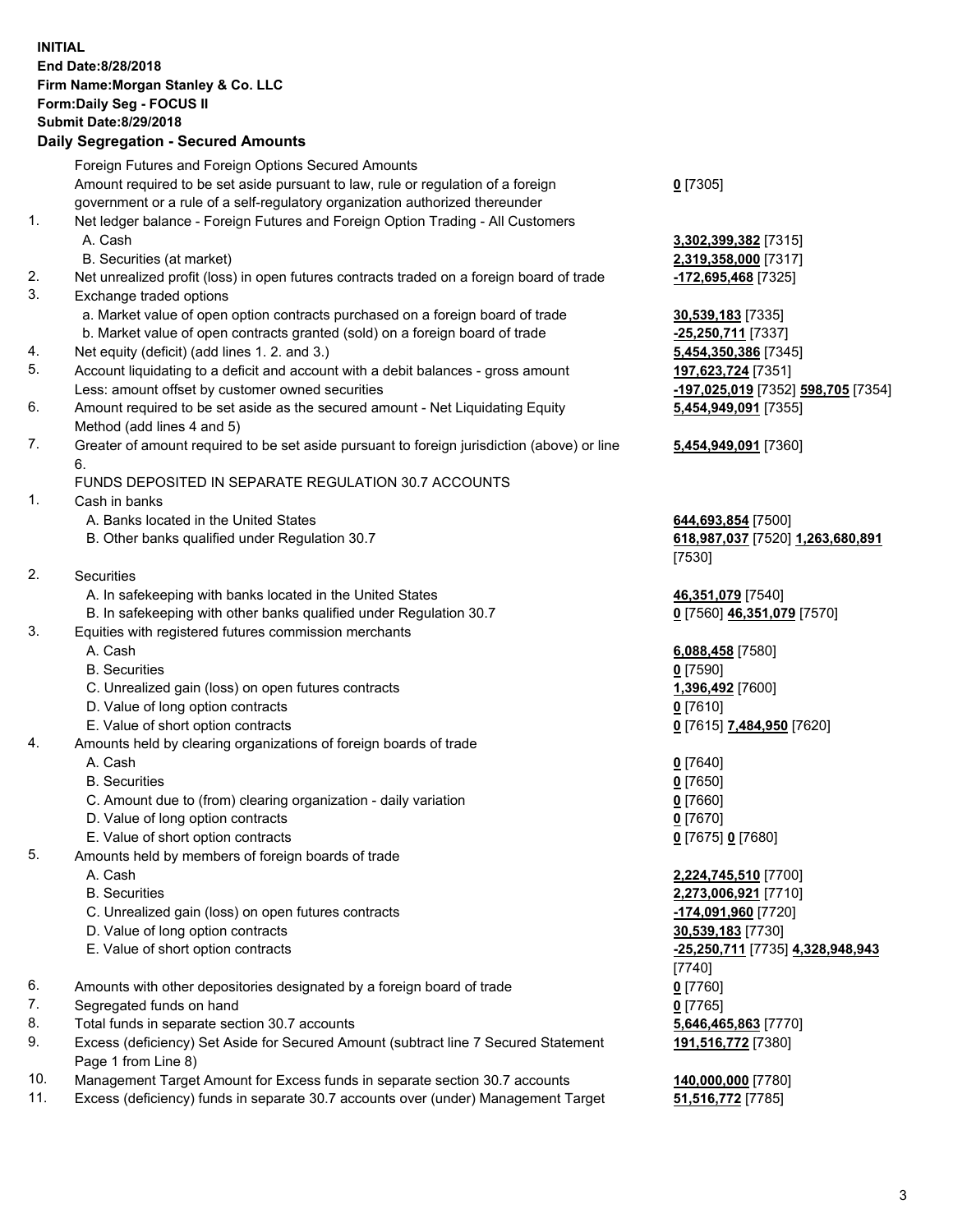|     | <b>INITIAL</b><br>End Date: 8/28/2018<br>Firm Name: Morgan Stanley & Co. LLC<br>Form: Daily Seg - FOCUS II<br><b>Submit Date:8/29/2018</b> |                                                              |
|-----|--------------------------------------------------------------------------------------------------------------------------------------------|--------------------------------------------------------------|
|     | Daily Segregation - Segregation Statement                                                                                                  |                                                              |
|     | SEGREGATION REQUIREMENTS(Section 4d(2) of the CEAct)                                                                                       |                                                              |
| 1.  | Net ledger balance                                                                                                                         |                                                              |
|     | A. Cash                                                                                                                                    | 10,665,083,809 [7010]                                        |
|     | B. Securities (at market)                                                                                                                  | 5,878,305,024 [7020]                                         |
| 2.  | Net unrealized profit (loss) in open futures contracts traded on a contract market                                                         | -89,658,563 [7030]                                           |
| 3.  | Exchange traded options                                                                                                                    |                                                              |
|     | A. Add market value of open option contracts purchased on a contract market                                                                | 385,105,908 [7032]                                           |
|     | B. Deduct market value of open option contracts granted (sold) on a contract market                                                        | -441,090,173 [7033]                                          |
| 4.  | Net equity (deficit) (add lines 1, 2 and 3)                                                                                                | 16,397,746,005 [7040]                                        |
| 5.  | Accounts liquidating to a deficit and accounts with                                                                                        |                                                              |
|     | debit balances - gross amount                                                                                                              | 409,261,273 [7045]                                           |
|     | Less: amount offset by customer securities                                                                                                 | <mark>-408,314,255</mark> [7047] <mark>947,018</mark> [7050] |
| 6.  | Amount required to be segregated (add lines 4 and 5)                                                                                       | 16,398,693,023 [7060]                                        |
|     | FUNDS IN SEGREGATED ACCOUNTS                                                                                                               |                                                              |
| 7.  | Deposited in segregated funds bank accounts                                                                                                |                                                              |
|     | A. Cash                                                                                                                                    | 4,775,615,740 [7070]                                         |
|     | B. Securities representing investments of customers' funds (at market)                                                                     | $0$ [7080]                                                   |
|     | C. Securities held for particular customers or option customers in lieu of cash (at                                                        | 569,388,792 [7090]                                           |
|     | market)                                                                                                                                    |                                                              |
| 8.  | Margins on deposit with derivatives clearing organizations of contract markets                                                             |                                                              |
|     | A. Cash                                                                                                                                    | 6,232,403,704 [7100]                                         |
|     | B. Securities representing investments of customers' funds (at market)                                                                     | $0$ [7110]                                                   |
|     | C. Securities held for particular customers or option customers in lieu of cash (at<br>market)                                             | 5,308,916,232 [7120]                                         |
| 9.  | Net settlement from (to) derivatives clearing organizations of contract markets                                                            | -108,513,209 [7130]                                          |
| 10. | Exchange traded options                                                                                                                    |                                                              |
|     | A. Value of open long option contracts                                                                                                     | 385,105,908 [7132]                                           |
|     | B. Value of open short option contracts                                                                                                    | -441,090,173 [7133]                                          |
| 11. | Net equities with other FCMs                                                                                                               |                                                              |
|     | A. Net liquidating equity                                                                                                                  | 9,715,018 [7140]                                             |
|     | B. Securities representing investments of customers' funds (at market)                                                                     | $0$ [7160]                                                   |
|     | C. Securities held for particular customers or option customers in lieu of cash (at                                                        | $0$ [7170]                                                   |
|     | market)                                                                                                                                    |                                                              |
| 12. | Segregated funds on hand                                                                                                                   | $0$ [7150]                                                   |
| 13. | Total amount in segregation (add lines 7 through 12)                                                                                       | 16,731,542,012 [7180]                                        |
| 14. | Excess (deficiency) funds in segregation (subtract line 6 from line 13)                                                                    | 332,848,989 [7190]                                           |
| 15. | Management Target Amount for Excess funds in segregation                                                                                   | 280,000,000 [7194]                                           |
| 16. | Excess (deficiency) funds in segregation over (under) Management Target Amount                                                             | 52,848,989 [7198]                                            |

16. Excess (deficiency) funds in segregation over (under) Management Target Amount Excess